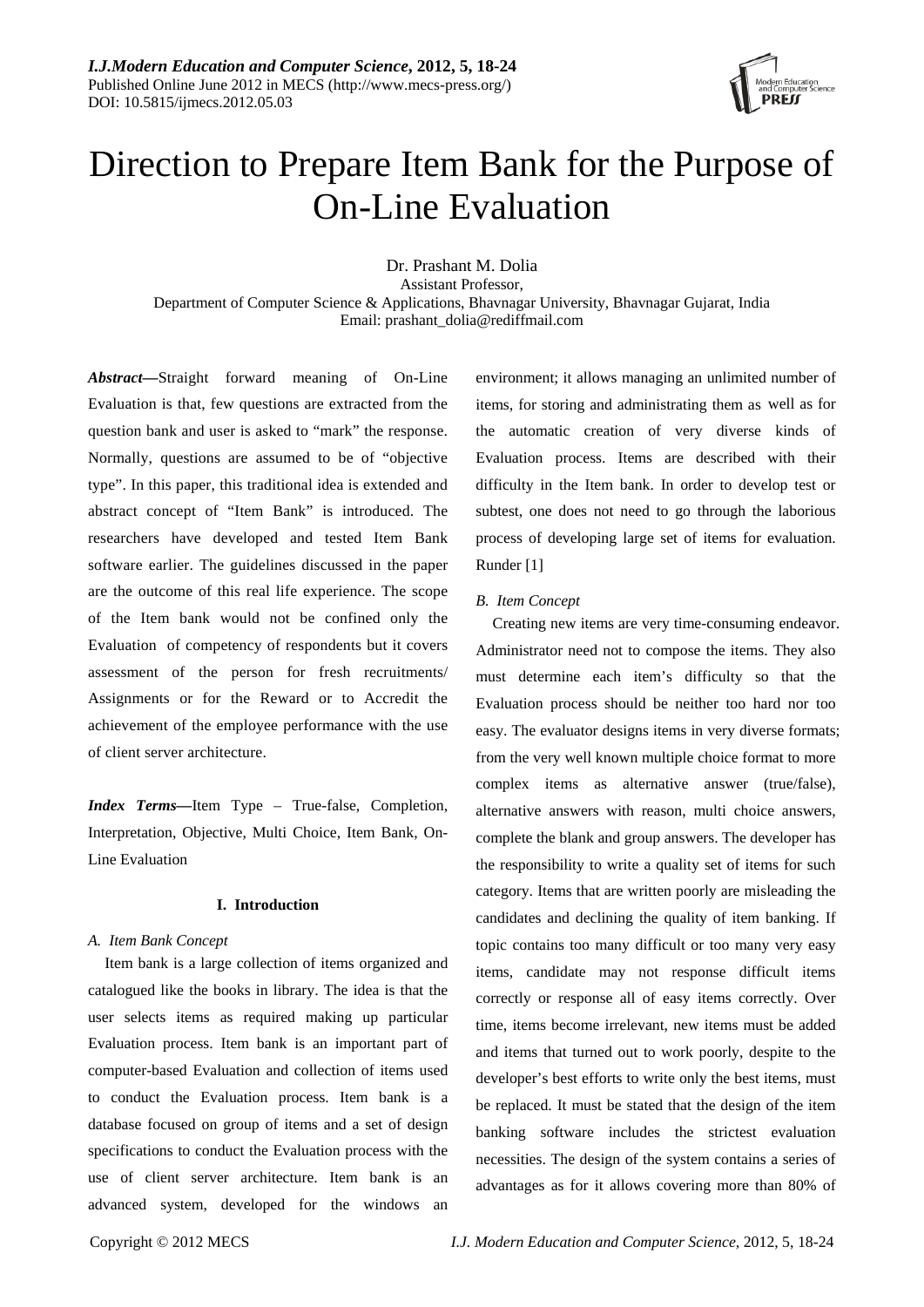the general necessities of the evaluators of different knowledge areas. According to Davis[2], the construction of solid and reliable evaluation requires considerations of quantitative information regarding difficulty of a item and discrimination power of each item.

## *C. Evaluation Concept*

The Education Commission of India (1964-66) has understood that "Evaluation is continuous process and integral part of total system of education which is intimately related to educational objectives." The techniques of evaluation are means of collecting evidence about the Student's (candidates) development in desirable directions. These techniques are valid, reliable and practicable. In essence, Daniel[3] suggested the educational evaluation should concern itself wit the identification of individual differences in what candidates have learned. Concept of evaluation was to evolve from this general idea has been reflected in educational practices ranging from "Homogeneous grouping" through individualized direction.

#### **II. Advantages of Item Bank**

1. Using Item Response Theory method, such as Rasch model items are placed on a common scale per items type. It is very similar to IRT1 in that only considers one parameter (difficulty). In Rasch measurement, extreme data (e. g items which are consistently well or poorly responded) are discarded and model is fitted to the remaining data. As per Linacre [4,5] the scale indicates the relative difficulty of the items and they are placed into item banks without extensive testing.

2. Item bank permits you to add and withdraw items as per the requirement.

3. Item banking provides substantial saving of time and energy as compared to conventional test development environment.

4. It is necessary to provide user-friendly interface between candidate and administrator of the on-line evaluation process.

5. It is very useful to increase the productivity, efficiency, flexibility and evaluator's control. Productivity means large number of quality base Item sets can be generated through item banking efficiently.

6. Item banking software is a unique and has multiple advantages regarding item administration based on program, which handles databases.

#### **III. Features of Item Bank**

1. Item banking software has a module for developing On-Line Evaluation in order to implement computer-based Evaluation (CBE).

2. It provides wide range of different kinds of items.

3. It allows the input of 'group' items that are formed by a general reading and items are associated to it. These items are very common in analysis of texts, verbal reasoning, fill in the blanks etc.

4. It allows storing more than one correct response for an item.

5. Each item is identified by a item number and its format is as follows:



(Figure :1 Format of the Item Number)

Third column indicate the weight of the each item. For item type B, T, M and O the weight is 1 and for item type N the weight is based on number of sub items i.e. if item type N containing 3 items then weight is 3.

6. It includes set of options for database handling such as search, sort etc. Searching is based on item type or item number.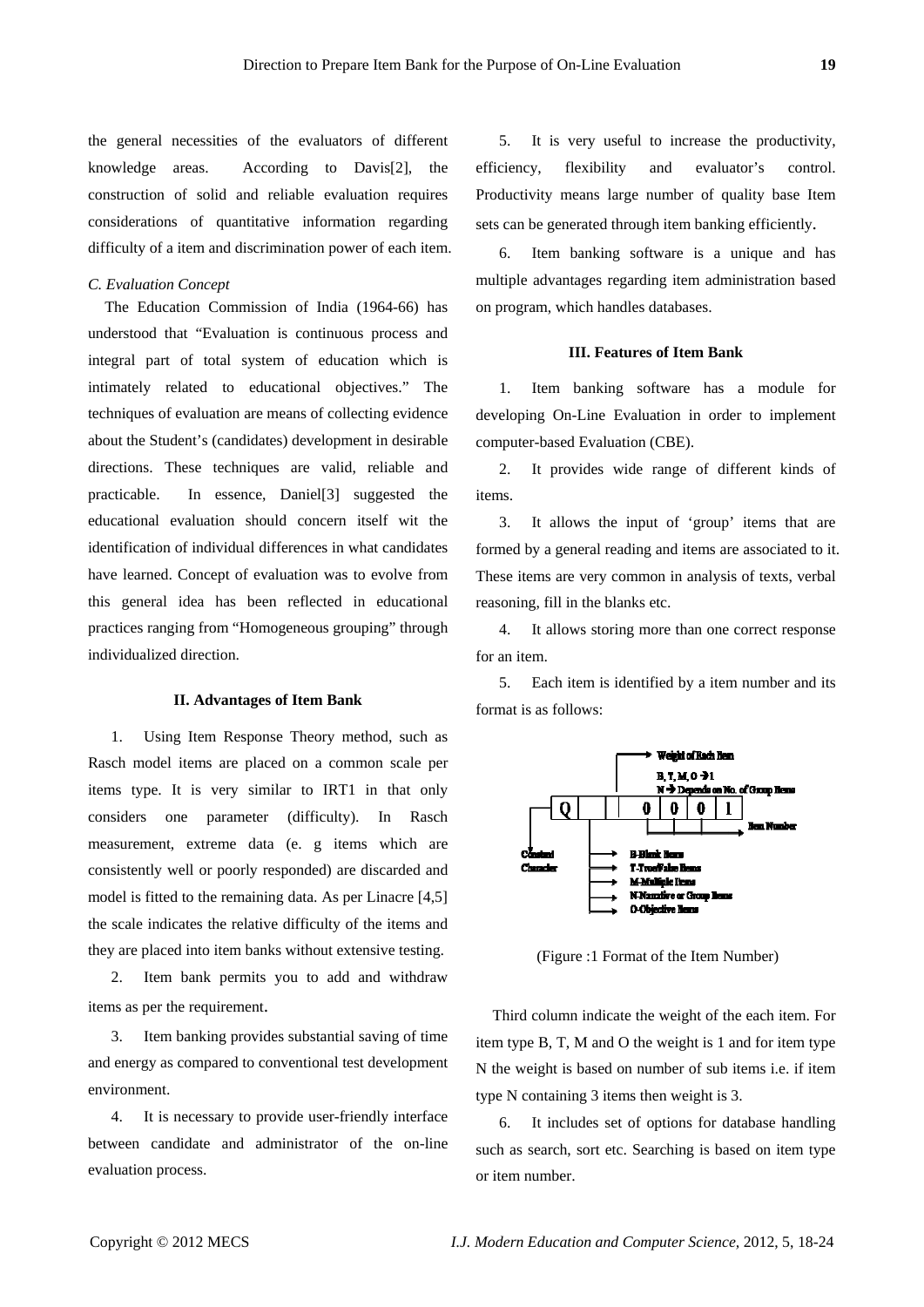#### **IV. Item Types**

There are five different item types like True/False items, Completion items, Interpretation items, Objective items and Multi choice answer items are considered. In the following sections the advantages of each item and guideline to prepare the items are also mention. These guidelines are helpful to item creator for standardized Item bank.

## *A. True-False Items*

Spinoza stated, "*Who would distinguish the true from the false must have an adequate idea of what is true and false."* True false test items enjoyed considerable popularity in evaluation process in the early days. True false items tend to be regarded as one of the least satisfactory forms for evaluation. There are several reasons for its disfavor.

**1.** Ordinary true false items are typically less reliable and chances of errors, due to the guessing on some items are probably part of reason.

**2.** They are frequently judged to be trivial. If such sentences are not considered carefully, evaluation process based on them may be filled up with trivia.

**3.** They are directly based on sentences from textbooks, it is danger that they encourage and reward sheer verbal memory.

**4.** If sentences are not worded with enough care or not included with enough background information then candidates cannot judge true or false answer.

**5.** The true false item does not provide any explicit alternative in relation to which the relative truth or falsity of item could be judged.

**6.** The true false items have been criticized as educationally harmful on the ground that they expose the candidate to make error.

There are several things, which justified, favor and overcome above problems with the use of true false items with the following measures:

**1.** The knowledge is knowledge of propositions. One essential purpose of evaluation is to test the truth or falsity of hypothetical propositions. It provides a simple, direct and fundamental test of student's knowledge.

**2.** Efficiency of true false items is lost as a result of ambiguity in the items or as result of candidate guessing. In proposed evaluation process, candidate has to specify that why the items is false to obtain the efficiency.

**3.** Care must be taken to select important propositions as a basis for the items to use originality in phrasing them so as to make it difficult for a candidate to respond correctly on a basis of superficial verbal memory and to word them precisely so as to avoid intrinsic ambiguity.

The following are the guidelines to develop the True false items:

**a.** As per the Robert [2], each true statement that is included in a test should permit the test constructor to say of it: *"The truth of this statement is not obvious to everyone, but I can provide evidence to show that it is essentially true."* Similarly as it has been said by Robert [6], each false statement that is included in a test should permit the test constructor to say of it: *"This statement reads like a plausibly true statement, I can provide evidence to show that it is essentially false."* If the item pass the test, they are likely to be good true false test items.

**b.** Lee & Alexander [7,8] found that false statements tend to discriminate somewhat more sharply between students of high and low achievement than do the true false statements. This may be due to what is called an "acquiescent response set". In absence of firm knowledge, a student seems more likely to accept than to question a declarative statement whose truth or falsity he must judge. If the false statements tend to be higher in discrimination, it would be advantageous to include higher proportion of them, as many as 60%.

**c.** Make true statements true enough and the false statements false enough so that candidate would unanimously agree on the answer.

**d.** Chose and state Propositions so that their truth or falsity is not immediately obvious to every reasonable person.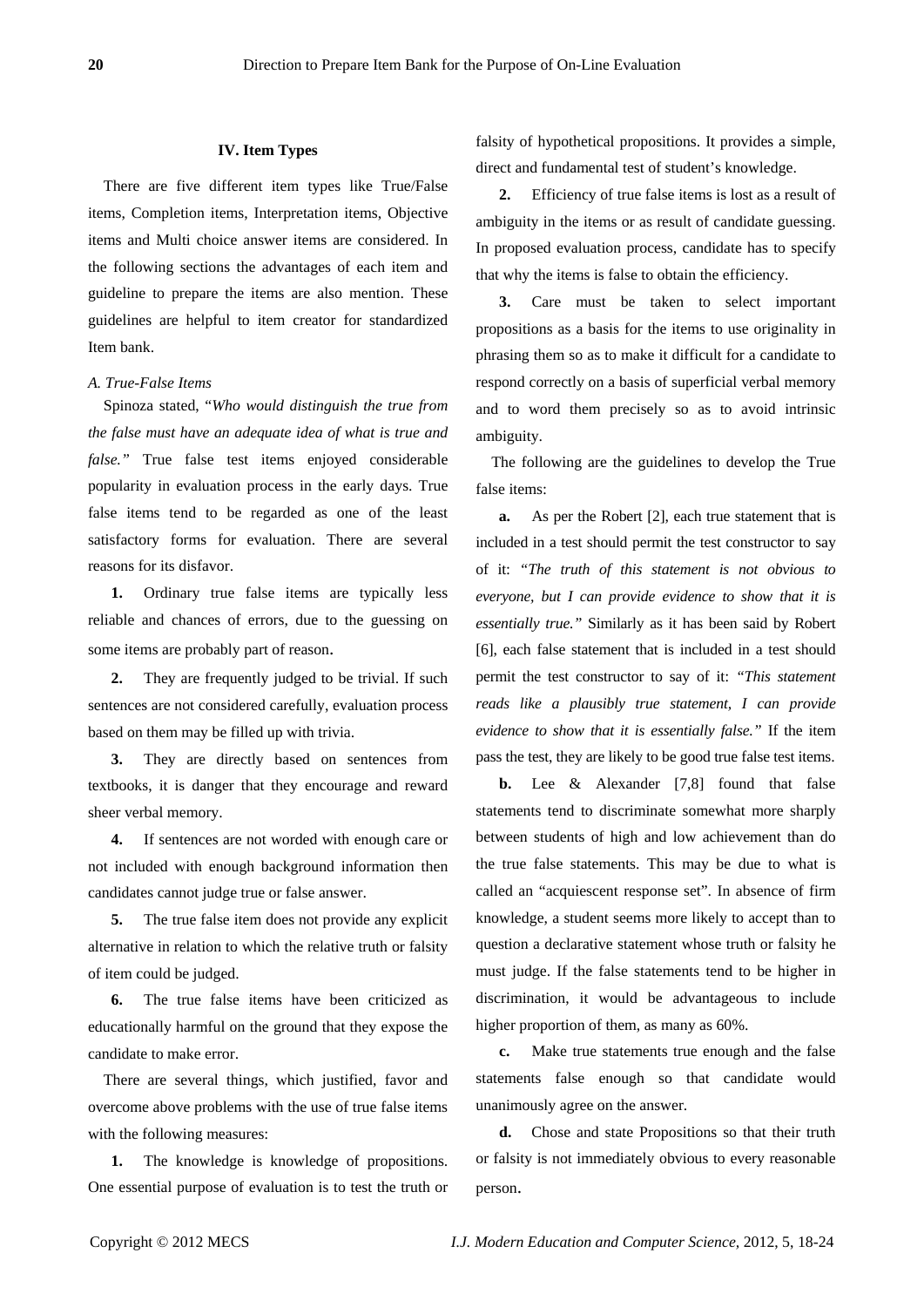**e.** Word the statements so that sheer memory of words, empty phrases or meaningless sentences will permit the correct answer.

**f.** According Ina [9], guard against irrelevant clues, such as specific determiners, which would permit test wise but unprepared examinee to respond correctly. Specific determiners refer to sweeping terms like 'all', 'always', 'none', 'never', 'impossible', 'inevitable' etc. Statements including such items are likely to be false. On the other hand, statements including such qualifications as 'usually', 'sometimes', 'often' etc. are likely to be true.

**g.** Good true false items express single, not multiple ideas.

#### *B. Completion Item*

The Completion items are frequently classed with selection type items and all are referred to as objective type items without providing any guidance. The Completion items are statements with one or more missing words that must be provided by the candidate. The essential features of these kinds of items are that the response consists of only one or two words. These words must be supplied by the candidate rather than selected from a list of available alternatives. When the candidate is expected to have memorized certain terms, terminology, symbol etc. to fill up the blank. Completion or supply type items are most valid and most effective form of test item to use. The advantages of the Completion items are as shown below:

**1.** They are quite discriminative and testing knowledge in the subject.

**2.** These items are reliable and valid

**3.** Factual replies have to be given in their answer.

**4.** They are easy to construct and does not require a list of plausible distracters.

**5.** It provides little opportunity for guessing; either the candidate supply the response or he cannot. He has no chance to guess from among provided alternatives.

The following are the guidelines to develop the Completion items:

**a.** Do not insert more than one or two blanks in any completion items

**b.** Wording of each item is so precise there is only one desired response.

**c.** Do not use statements copied from a textbook or other lesson source.

**d.** Do not ask long, ambiguous or indirect items.

**e.** Try to have items that have only one correct response. This is often impossible and led to major problem in the use of completion items. All the possibilities are included in the correct answer.

#### *C. Interpretation Items (Narrative Items)*

The new interpretation items are illustrated by interpretations of data items. In this type of item, data are presented to the candidate, who responds to the data on the basis of what he knows about the subject. These data comes from any source like verbal description, program segment, table, result of experiment etc. The only criteria to be applied to the data are that the data be new to the candidate. It must be something that he has never seen before, something, which has not been used in class.

Items are written after the new, relevant and practical data have been selected. Narrative items are purely based on situation mentioned by the examiner. The items either true false, objective type or completion type. Here, student has a chance to enter into evaluative process and to learn about the own thinking process.

The following are the criteria to be met in constructing these items:

- **a.** Newness to the candidate
- **b.** Similarity to life like situation
- **c.** Significance of problem to daily living
- **d.** Appropriate vocabulary level

#### *D. Objective Items*

Objective items are currently the most highly regarded and widely used form of item. They are adaptable to the measurement of most important educational outcomesknowledge, understanding and judgment, ability to solve the problems and to make predictions. The form of the objective item, with the stem asking or implying a direct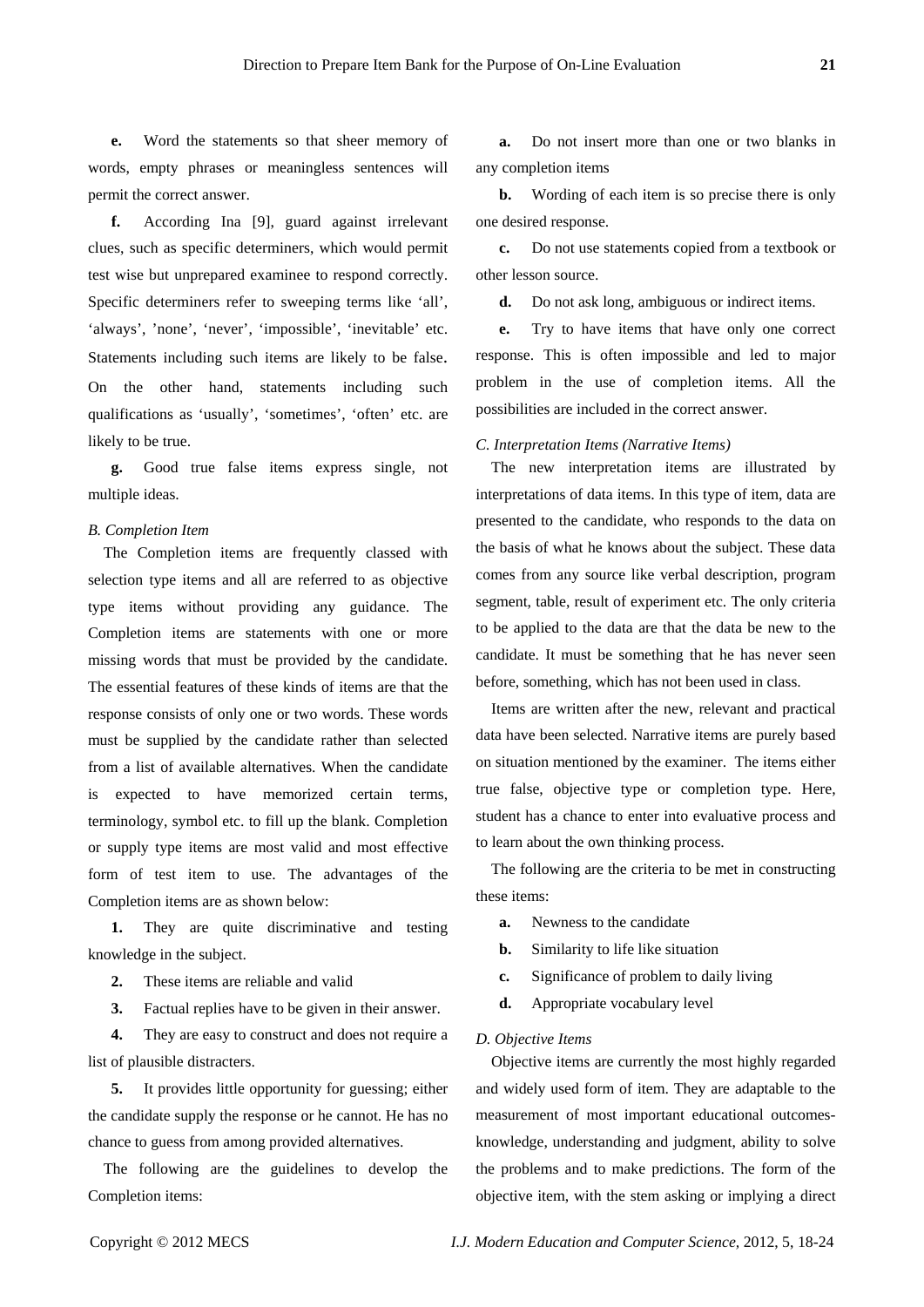question, provides a realistic, naturally appropriate setting for candidate achievement. Main goal of the objective item is to differentiate candidates of higher and lower achievement.

The typical objective item consists of an introductory statement and several statements listed beneath it, which complete the stem. One of the statements is the correct or best answer and the others, which are incorrect, are called distracters or decoys. The following are the reasons:

**1.** This type of items is adaptable to many different types of situations.

**2.** This type of items measure candidate's capacity for interpretation and discrimination.

**3.** They are less indirectness and artifice compare to the other items.

**4.** It is less susceptible to chance errors resulting from guessing by instructors and students.

The following are the guidelines to develop the Objective items:

**a.** There are five alternatives and last one is 'None of These'.

**b.** Objective items should be based on sound, significant ideas, which could be expressed as independently with meaningful propositions.

**c.** The wording of objective items should not follow familiar textbooks phraseology so closely that verbal memory without comprehension will provide an adequate basis for response.

**d.** The distracters in an objective item should be definitely incorrect but plausibly attractive to the uninformed.

**e.** Difficulty would usually arise from irrelevant ambiguity not from the presentation.

**f.** A candidate who selects the correct response to an objective item be eliminating the incorrect responses, which demonstrate useful achievement.

**g.** All of the responses to an objective item should be parallel in point of view, grammatical structure and general appearance.

**h.** The item writer can make the correct response easier to select by making the alternatives more heterogeneous and harder by making them more homogeneous. An item so easy that all examinees answer it correctly, or so difficult that none answers it correctly, yields no information about relative levels of achievement. Do not consistently avoid any one of the response positions as the place for the correct answer. e. g never putting the correct response in the third position.

**i.** The response 'None of These' is used for discriminating good student with others and also reduces the guessing problem.

# *E. Multi Choice Item*

In this type of item, data presented to the candidate and he/she has to make a decision or to draw a conclusion that which ones are most consistent with the fact in the light of his knowledge. Usually five conclusions are given. Out of five all are true or any numbers of conclusions are true. Candidate has to classified the fact and find out the most relevant truth from the given fact. In other words, we are investigating the candidate's thinking, both from the viewpoint of accuracy, from the number and types of error made. It might also be added that, for more reliable scores, a test should be made up of a series of these application items, when we are attempting to appraise this objective of how individuals carry on critical thinking.

Smith [10] stated, individuals are constantly being confronted with so-called 'proofs'- why they should do or believe various things. How do our students react to these 'proofs'? Analysis showed that these behaviors included disposition to analyze proofs critically, the recognition of basic assumption upon which a conclusions depends. The examinee goes through these and marks those, which explains or supports the conclusion. The following are the guidelines for preparing multiple choice items:

**a.** This type of test items should adaptable to many different types of situations.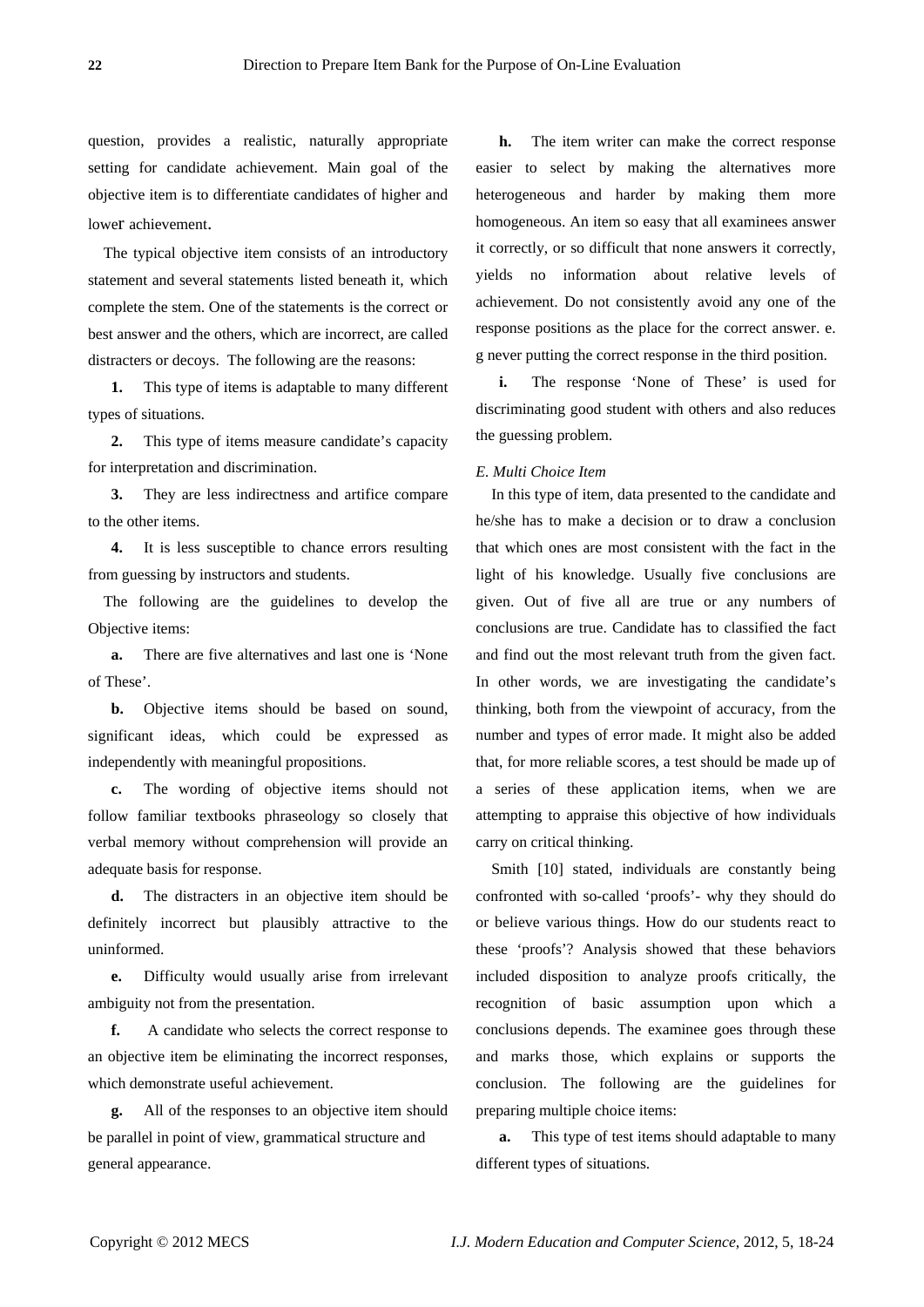**b.** This type of test items must measure candidate's capacity for interpretation and discrimination.

- **c.** Conclusions should be purely based on the fact.
- **d.** Proper prepositions must be used in the wording.

#### **V. Database Design Tool**

Personal or PC base database management systems, such as Microsoft's MS-Access and visual FoxPro, are usually stored on a user's desktop computer system or a client computer. These database packages are developed primarily for single user applications. When such package is used for a multi-user or a shared access environment, the database applications are stored on a file server or a server and files are transmitted to the client computers over the networks. The following are the disadvantages of single user application refer from Nilesh [11]:

**1.** If the client requires a small piece of data from the server's large database, the server has to transmit the entire database to the client over the network. Client computer hardware has to handle heavy demand and the network has to handle heavy traffic in both directions.

**2.** The personal database system assumes that no two transactions will happen at the same time on the one table, which is known as optimistic locking. In optimistic locking, the tables are not locked by the database system.

**3.** When a client is performing record insertions, deletions or updates, those records are locked by that client and are not available to the other clients. Now, if the client with all the record locks fails due to software or hardware malfunction, or due to power outage, the locked record stay locked. The transactions in progress at the time of failure are lost. The database can corrupt and needs to be repaired. In order to repair the database, all users have to log off during the repair, which can take few minutes to a few hours. If the database is not repairable, data can be restored from the last backup, but the transaction since last backup are lost and have to be reentered.

**4.** Personal databases do not have file based transaction logging. Transactions are logged in the client's memory. If the clients fail in the middle, some transactions are written to the database and some are not. The transaction log is lost because it is not stored in a file.

Solution of above personal database problem is Client/Server database such as oracle, run the DBMS as a process on the server and run client database application on each client. The client application sends a request for data over network to the server. When server receives the client request, the DBMS retrieves data from the database, performs required processing on the data and sends only the requested data back to the client over the network.

The following are the justifications for Client/Server database like Oracle:

**1.** The client computer does not run the entire DBMS, only the client application that requests data from the server. The client does not store the entire database on its local drive but receives only the requested data from the server. Data processing is performed on the server's side. The demand at the client's end is minimal. The clients request data from server and only requested data is sent back via the network, which results in less network traffic.

**2.** The DBMS takes care of the locking automatically and it involves no extra effort on application programmer's part. In client/server system, such as Oracle, when an agent reads a table, it is locked totally or partly by the DBMS. The second agent cannot read the part of the table. e. g answer table of the one candidate cannot read by the other candidates.

**3.** In case of a client failure, the Client/Server database is not affected. The other clients are not affected either. The failed client's transactions in progress are lost. If the server fails, a *Central Transaction Log*, which keeps a log of all current database changes, allows the Database Administrator (DBA) to complete or rollback unfinished transactions. Client/Server database like Oracle has fast and powerful recovery utilities.